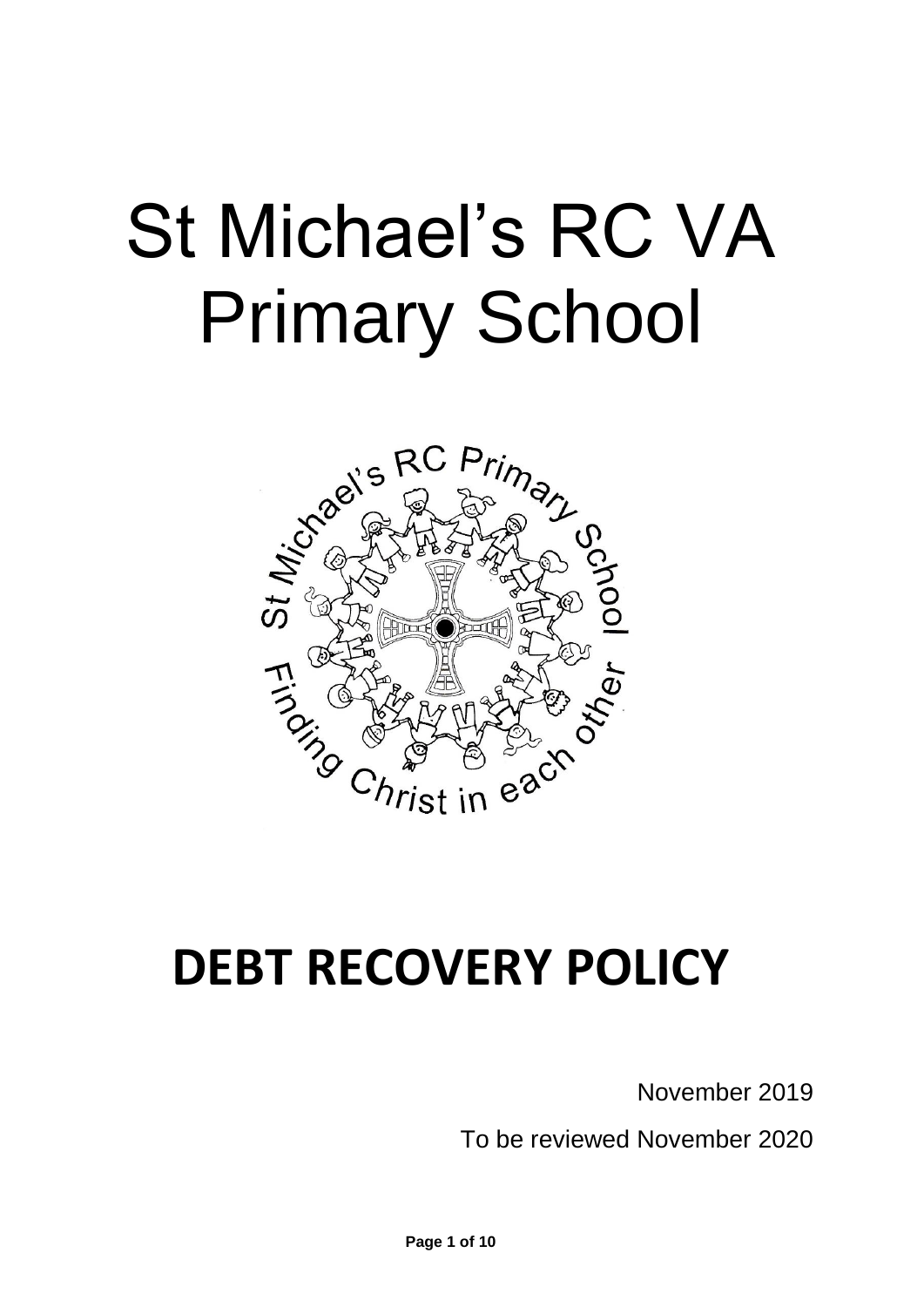# **St Michael's RC Primary School**

# **Debt Recovery Policy**

#### **1. General requirements**

The school will take all reasonable measures to collect debts as part of its management of public funds. A debt will be written off only after all reasonable measures (commensurate with the size and nature of the debt) have been taken to recover it.

The school's debt recovery policy will observe the relevant financial regulations and guidance set out in the Scheme for Financing Schools and any other legal requirements. In particular:

- the Governing Body Finance Committee will approve the write-off of all debts
- all such write-offs will be recorded in the minutes of the governing body
- a formal record of any debts written off will be maintained and this will be retained for 7 years.
- the school will seek the advice of the Council's Legal Services Section should they consider taking legal or other action to recover the debt.

In general payment for all goods and services supplied by the School should be collected in advance or 'at the point of sale'.

The procedures to secure the collection of all debts are outlined below and should be followed by all School staff.

#### **2. Acceptable 'credit period'**

The school tries to encourage parents to keep their ParentPay accounts in credit, wherever possible.

All parents must sign a ParentPay agreement in order to use/continue to use the ParentPay facility (see Appendix 1)

However, the Governing Body Finance Committee will determine the length of time they deem as an acceptable 'credit settlement period' before the debt recovery procedures are applied. These timescales will be reviewed annually.

The Governing Body may consider that an 'acceptable' credit period may vary between different income generating activities, for example:

- Breakfast & Tea Clubs
- Holiday Clubs
- Trips and activities
- Lettings

Debt recovery procedures will be applied in accordance with item 4 of this policy.

#### **3. Debt Level at which Recovery Procedure will be applied**

The Governing Body Finance Committee will determine the level of debt at which the debt recovery procedure will be applied. This will be reviewed as appropriate and at least annually.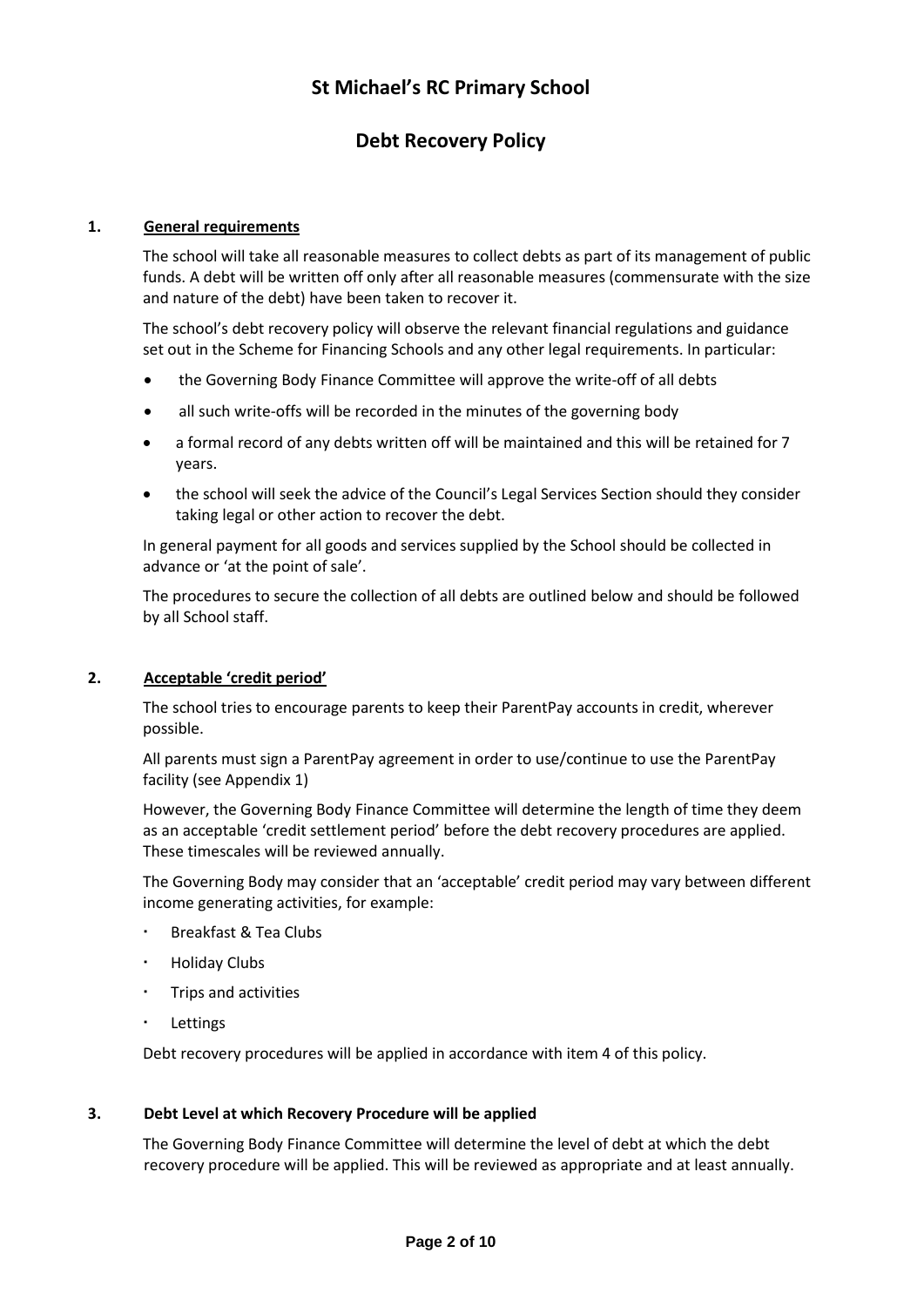#### **4. Debt Recovery Procedure**

Where payment from the parent/carer has not been received in line with the agreed credit/payment period and is above the agreed debt level (see Appendix 2), the following procedure will be applied:

#### *4.1 Initial 'overdue payment' reminder*

An initial reminder may be informal and can be made either in person (when a parent/carer comes to collect/drop off the child), or by email/telephone.

The date of the initial reminder should be recorded.

#### *4.2 First 'overdue payment' reminder letter*

A formal reminder letter should be issued 2 weeks after the informal reminder (see Appendix 3) The date of the first reminder letter should be recorded.

#### *4.3 Second 'overdue payment' reminder letter*

A second reminder letter will be issued 2 weeks after the First Reminder Letter (see Appendix 4) The date of the second reminder letter should be recorded.

#### *4.4 Failure to respond to reminders / settle a debt*

If after 2 reminders, a response or payment is not received, a further letter will be sent to the debtor advising them that the matter will be referred to the school's legal advisers. At the discretion of the Finance Committee / Headteacher the debtor may be advised that, until the debt is repaid in full, the activity will no longer be available to them (Appendix 5).

This decision and its basis will be recorded and reported to the Governing Body / Finance Committee.

#### *4.5 Details of all reminders, whether verbal or in writing, should be recorded. Where a letter is issued, a copy must be retained on file.*

If action is to proceed further, it is necessary to prove that all reasonable attempts have been made to recover the debt, and that these attempts have been made in a timely manner, i.e. at the time that the debt first became overdue. Should a debt need to be taken beyond two reminder letters, formal written evidence may have to be produced. It is therefore important that at least one, but preferably two, written reminders are sent.

#### **5. Negotiation of repayment terms**

Debtors are expected to settle the amount owed by a single payment as soon as possible after receiving the first 'overdue payment' reminder.

However, 'repayment terms' may be negotiated at the discretion of the Finance Committee/ Headteacher.

A record of all such agreements entered into will be retained.

In all cases, a letter will be issued to the debtor confirming the agreed terms for repayment.

The settlement period should be the shortest that is judged reasonable.

The Finance Committee/Headteacher will decide whether any debtor who has been granted extended settlement terms will not be offered any further 'credit' and will, in future, be required to pay in advance.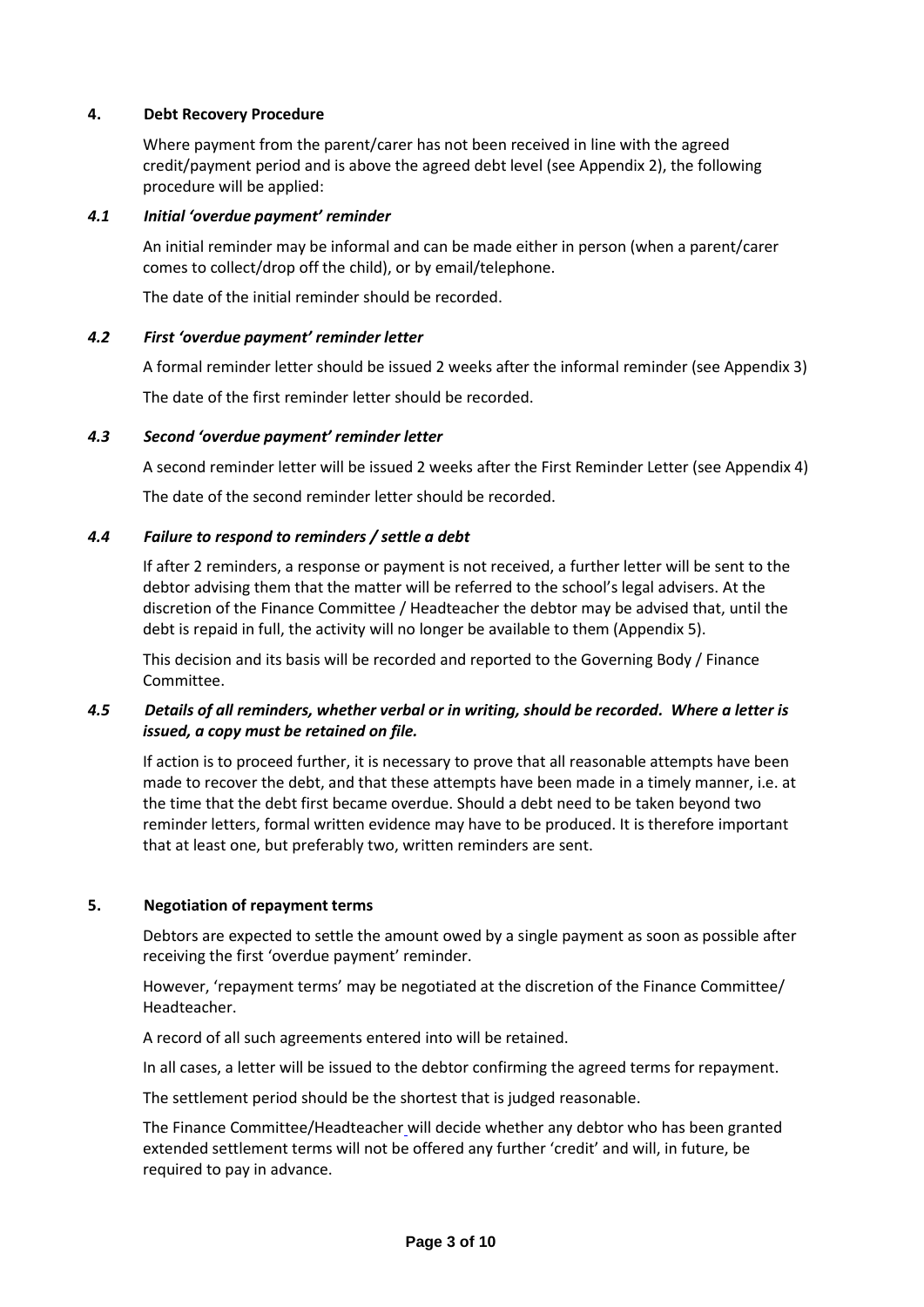This decision and its basis will be recorded and reported to the Governing Body Finance Committee.

#### **6. Sensitivity Factors**

A sensitive approach to debt recovery will be carried out, taking the following factors into account:

- Hardship where paying the debt would cause financial hardship.
- Ill health where our recovery action might cause further ill health.
- Cost where the value of the debt is less than the cost of recovering it.
- Multiple debt where someone has more than one debt, an attempt to agree on repayment plan to include all debts may be agreed
- Time where the debt is so large compared to the person's income that it would take an unreasonable length of time to pay it all off.

#### **7. Costs of debt recovery**

Where the school incurs material additional costs in recovering a debt then the Head teacher / Finance Committee will decide whether to seek to recover such costs from the debtor.

The debtor will be formally advised in writing that they will be required to pay the additional costs incurred by the school in recovering the debt.

This decision and its basis will be recorded and reported to the Governing Body / Finance Committee.

#### **8. Bad debts**

This debt recovery policy should be cross-referenced to the Scheme for Financing Schools.

Write-off of any debt requires the written approval of the Finance Committee / Governing Body.

A record of the write-off, with the reason and approval details, will be retained for 7 years (see Appendix 6)

#### **9. Policy Review**

This policy will be reviewed and approved annually by the Finance Committee and reported to the Full Governing Body.

Signed: …………………………………………… Date: ……………………

**Chair of Finance Committee**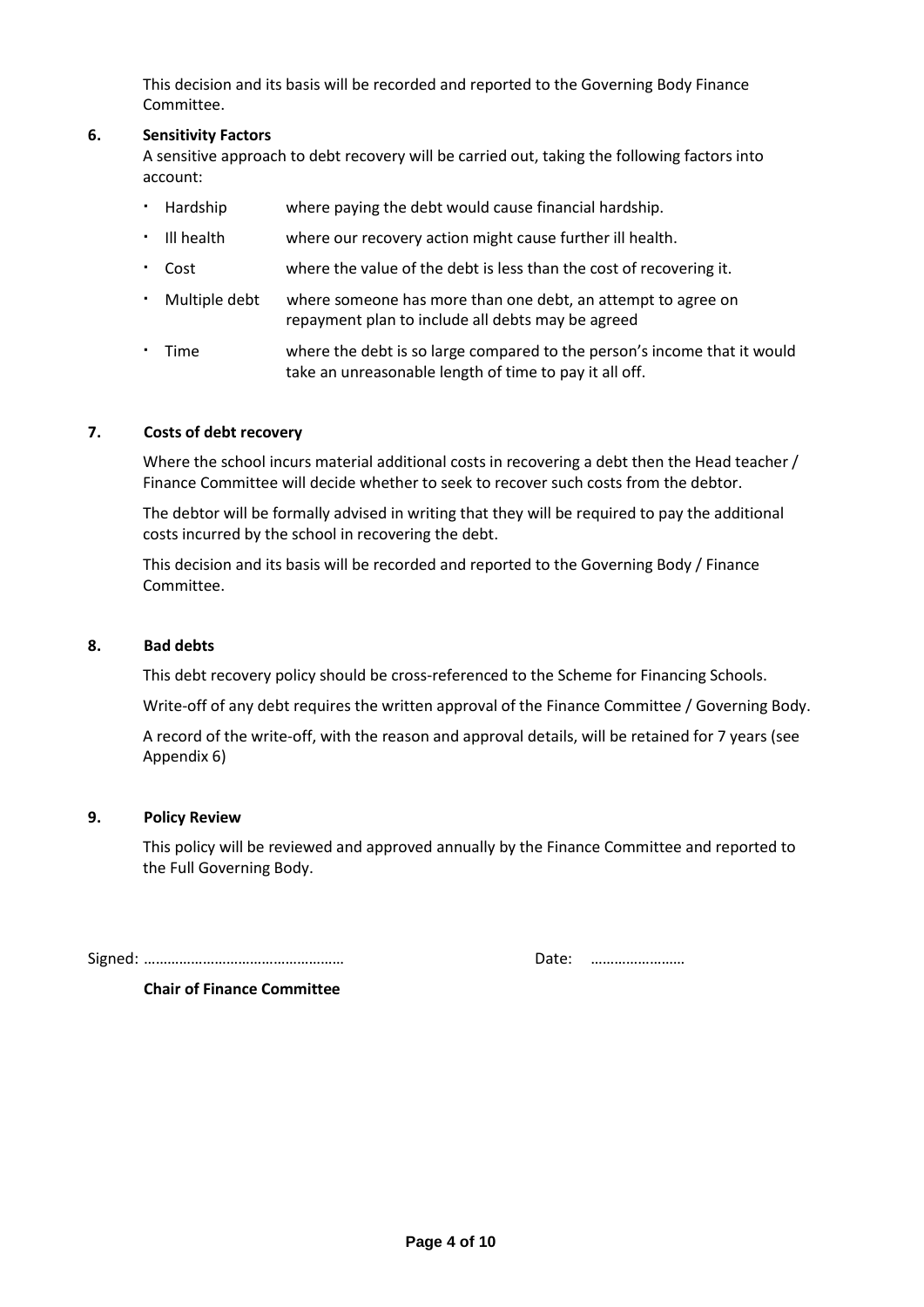#### **St Michael's RC Primary School**

#### **ParentPay Payment Agreement**

| <b>Child/Children's Names</b> | <b>Class</b> |
|-------------------------------|--------------|
|                               |              |
|                               |              |
|                               |              |
|                               |              |

#### *I agree to*:

- keep my child's/children's dinner money and club accounts on ParentPay in credit, wherever possible.
- ensure that my child/children's dinner money is in their ParentPay account on the Monday morning of each week.
- settle outstanding Breakfast, Tea & Sports Club debts, as well as any other activities that involve a non-voluntary contribution, on ParentPay as follows *(please tick one):*

 at the end of each week *or*

on ………… day *(insert date)* of each month

- settle Residential trip payments on ParentPay by the date stated in the trip letter.
- pay Holiday Club booking payment son ParentPay within one week of payment notification. I understand that payment is due even if my child/children are unable to attend.
- keep Mrs Brown informed if there is going to be a delay in payment to ParentPay for any reason. I understand that the school will be obliged to start the debt collection procedure if I do not settle my debts on ParentPay as agreed above.

I understand that the school may decide not to allow my child/children to participate in any clubs until any outstanding debts are settled.

**Parent signature** ……………………………………………………… **Date** ………………

**Name** *(please print):* ……………………………………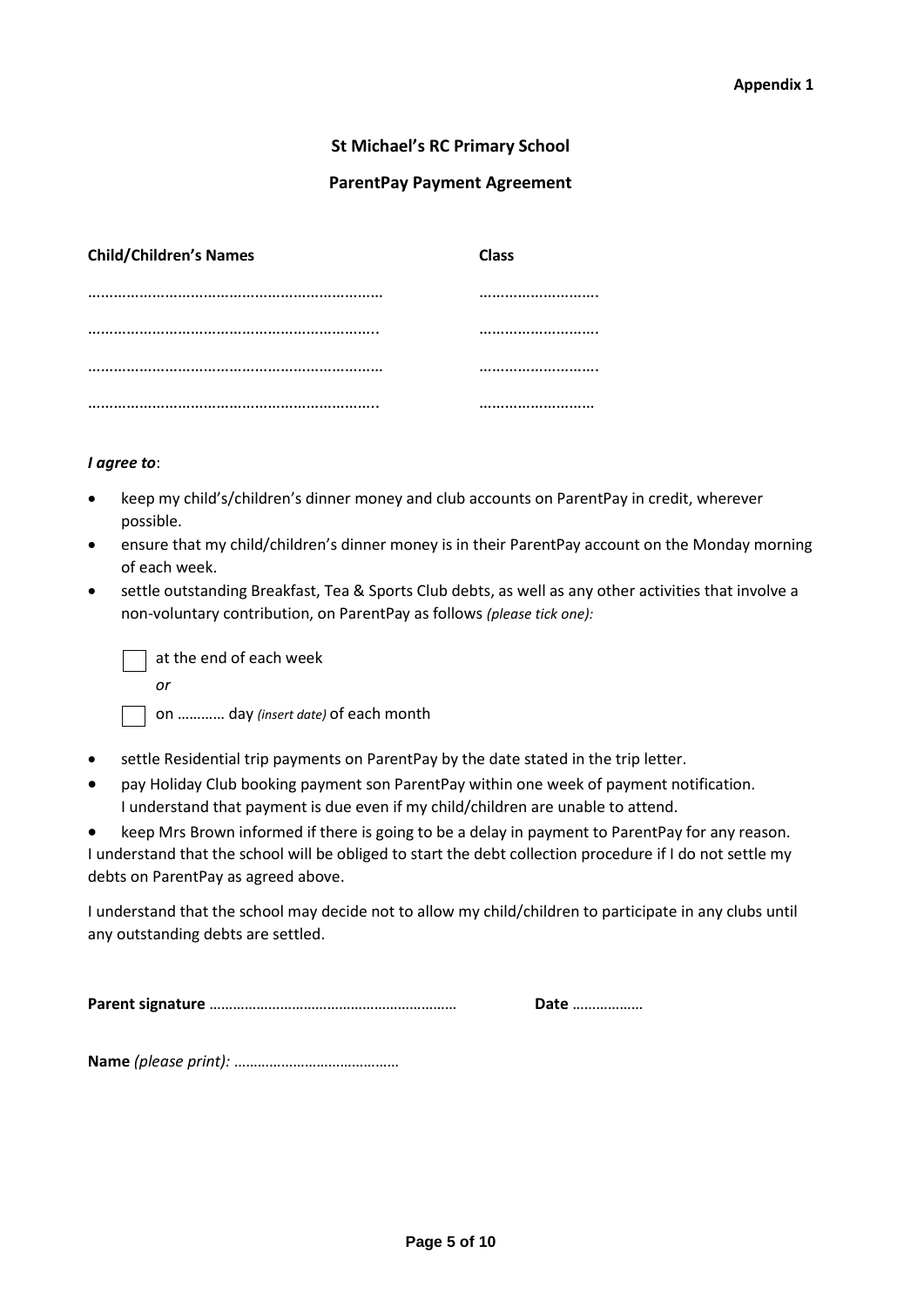### **Agreed Payments Periods**

The school encourages parents to keep their ParentPay accounts in credit.

However, should the accounts fall into arrears, the following schedule applies:

| <b>Type of Service</b> | Payment due by:                                                |  |  |
|------------------------|----------------------------------------------------------------|--|--|
| Dinner money           | First day of the week in which dinners are to be<br>taken      |  |  |
| <b>Breakfast Club</b>  | End of week in which debt incurred                             |  |  |
|                        | or                                                             |  |  |
|                        | monthly agreed date                                            |  |  |
| Tea Club               | End of week in which debt incurred                             |  |  |
|                        | or                                                             |  |  |
|                        | monthly agreed date                                            |  |  |
| Sports Clubs           | One week from email notification date                          |  |  |
|                        | or                                                             |  |  |
|                        | monthly agreed date                                            |  |  |
| <b>Holiday Club</b>    | One week from email notification date                          |  |  |
|                        | or                                                             |  |  |
|                        | end of month in which club booked on agreed date               |  |  |
| School trips           | Date as stated on trip letter                                  |  |  |
| Sports Hall hire       | Date of booking if cash/date specified on invoice if<br>cheque |  |  |

The debt recovery procedure will apply to individual or multiple debts of £50 and over.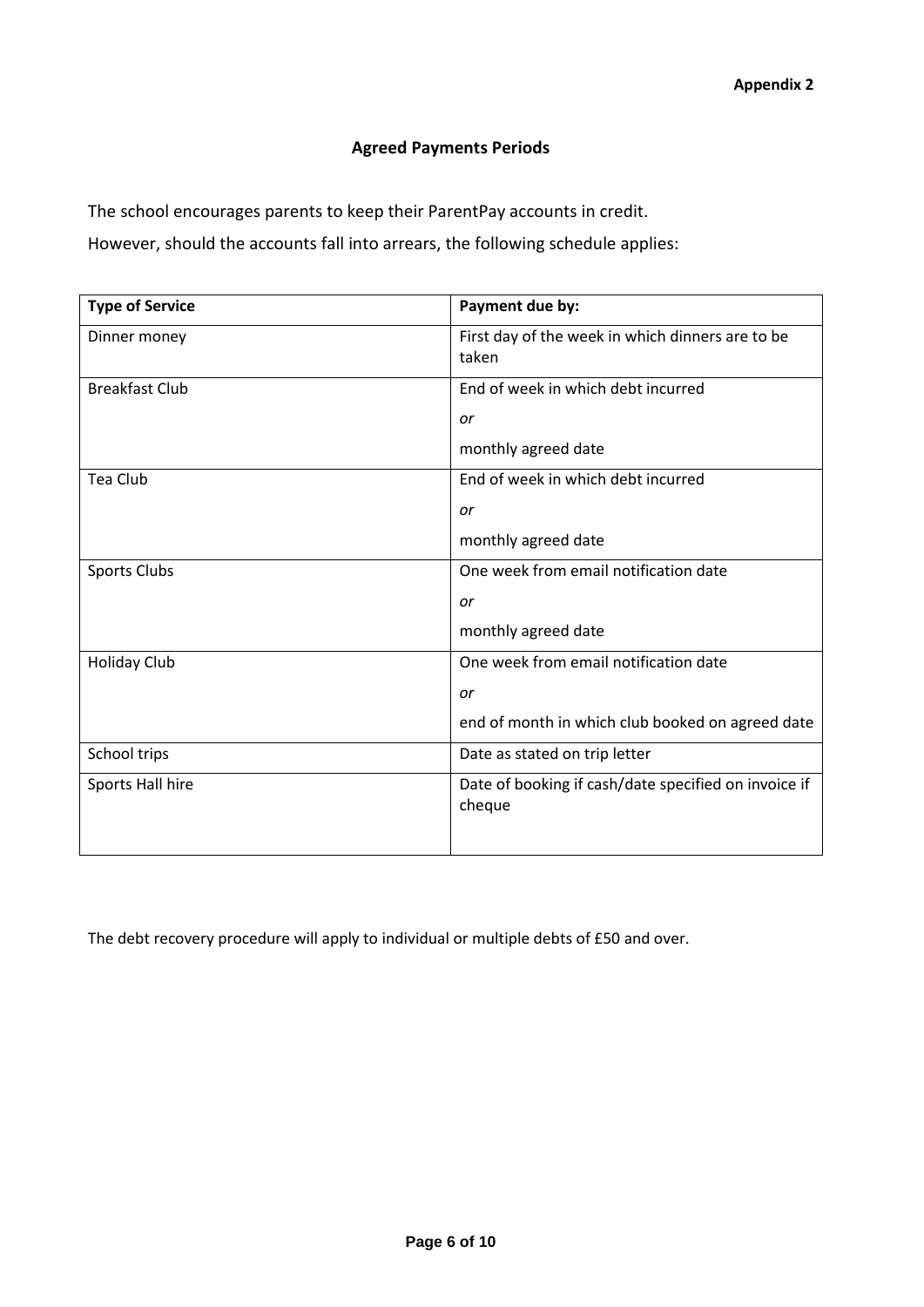#### **First overdue reminder letter template**

Date

Dear …………………………..

#### **Overdue ParentPay account – first reminder**

According to our records and despite a text/phonecall on ………………………………… your ParentPay debt(s) remain unpaid.

The breakdown of amounts is as follows:

Dinner money:

Breakfast Club:

Tea Club:

Sports Club:

Other:

Please would you ensure that the above amounts are settled by ………………., which is a week from the date on this letter.

If you are having difficulties in paying, please ring the school to speak to Mrs Brown in complete confidence and we will endeavour to come to some arrangement with you.

Otherwise, we look forward to receiving full settlement by ………………….

Yours sincerely,

Mrs Bruton Headteacher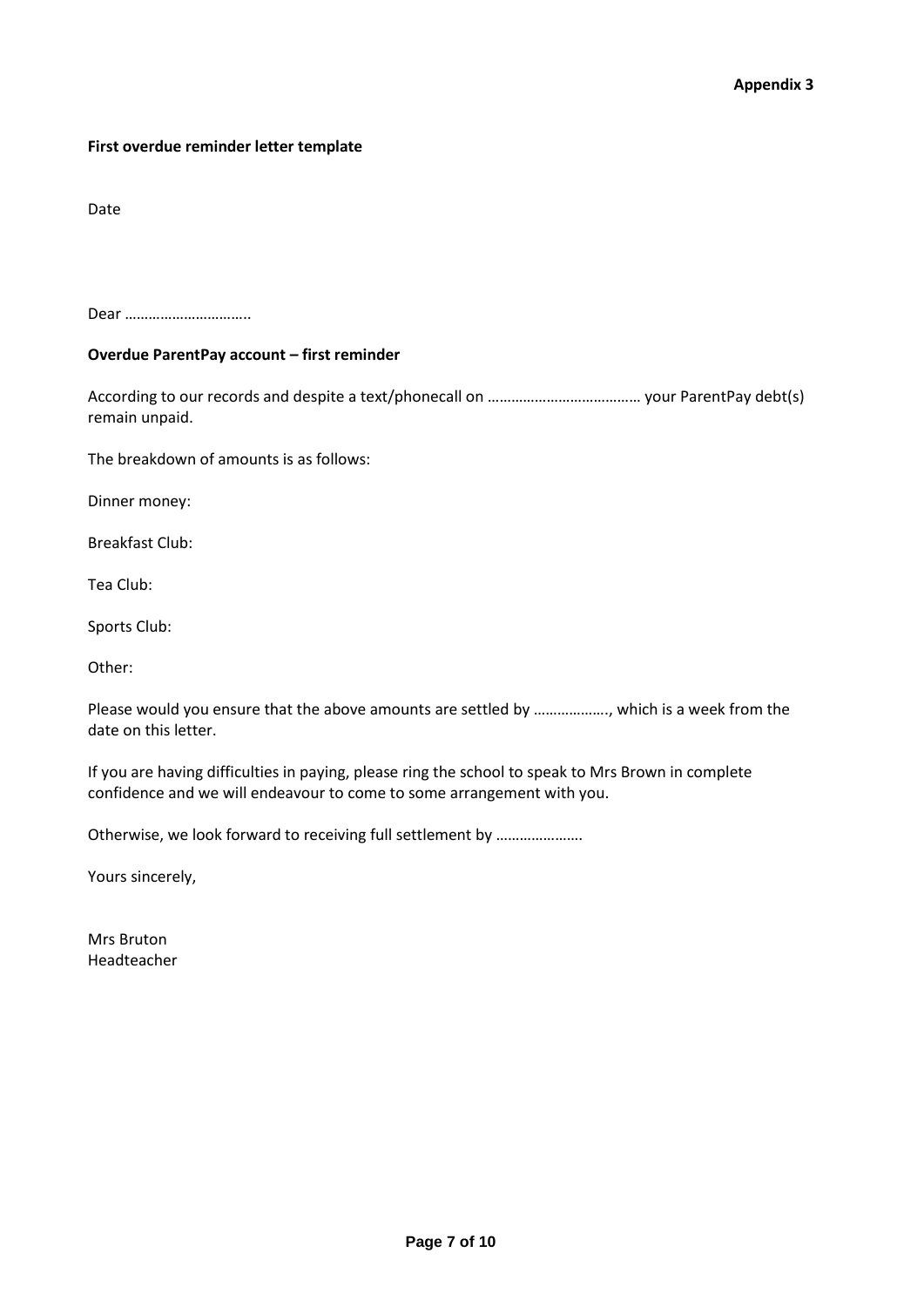#### **Second overdue reminder letter template**

Date

Dear …………………………..

#### **Overdue ParentPay account – second reminder**

According to our records and despite a text/phonecall on ………………………………… and a first reminder letter on ……………………….your ParentPay debt(s) remain unpaid.

The breakdown of amounts is as follows:

Dinner money:

Breakfast Club:

Tea Club:

Sports Club:

Other:

Please would you ensure that the above amounts are settled by ………………., which is a week from the date on this letter.

If you are having difficulties in paying, please ring the school to speak to Mrs Brown in complete confidence and we will endeavour to come to some arrangement with you.

Otherwise, we look forward to receiving full settlement by ………………….

Yours sincerely,

Mrs Bruton Headteacher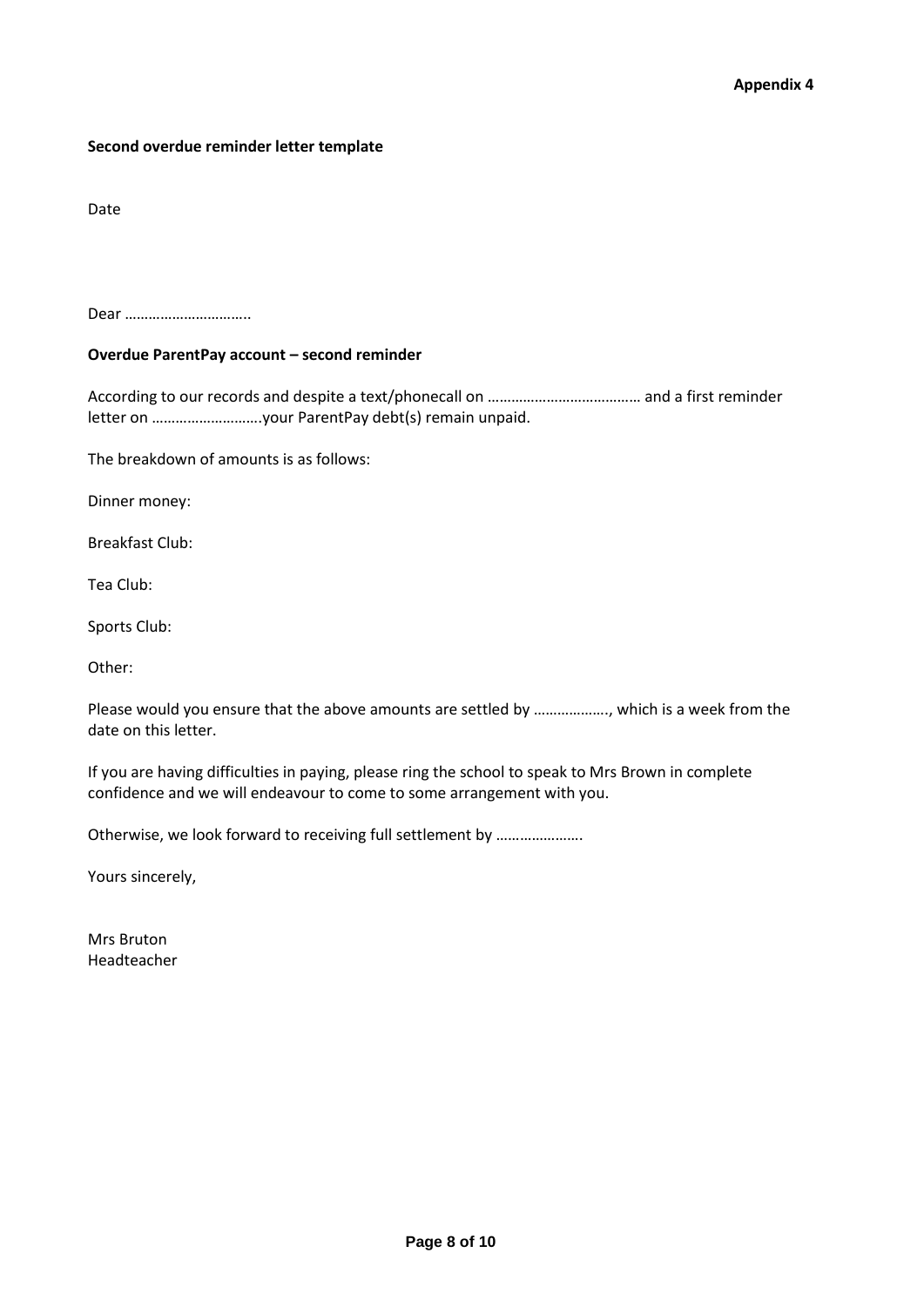#### **Referral to legal advisers - letter template**

Date

Dear …………………………..

#### **Overdue ParentPay account – referral for legal advice**

According to our records and despite a text/phonecall on …………………………………, a first reminder letter on ………………………. and a second reminder letter on ………………………….., your ParentPay debt(s) remain unpaid.

The breakdown of amounts is as follows:

Dinner money:

Breakfast Club:

Tea Club:

Sports Club:

Other:

In accordance with our Debt Recovery Policy we have no option but to refer this matter to the legal team at Durham County Council for advice.

Until the above amounts are settled, your child/children may not access any out of hours clubs offered by the school.

School dinners will still be provided, as we would not wish to deny a child a meal at lunchtime.

Yours sincerely,

Mrs Bruton Headteacher